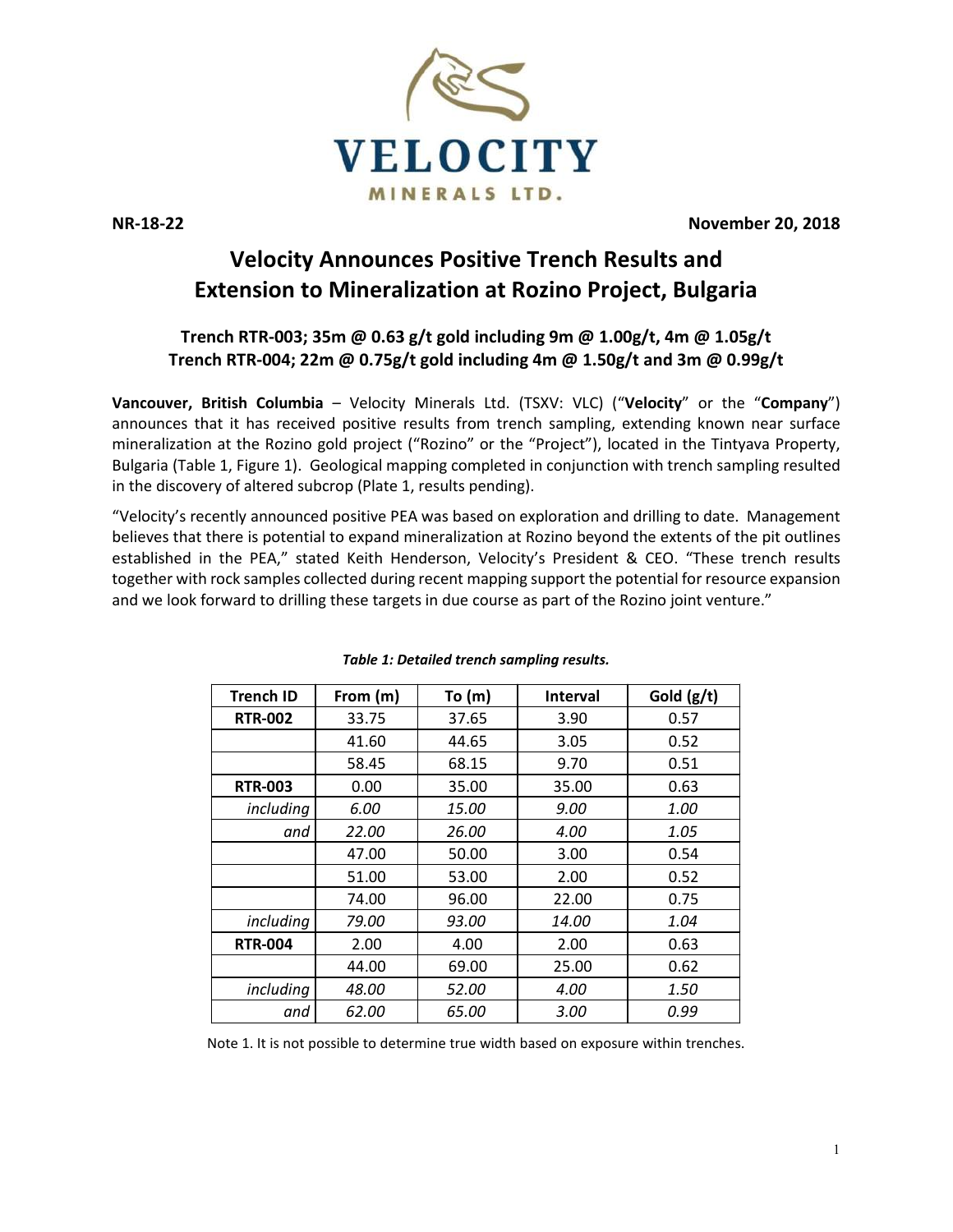# *Results in Detail*

Sample results from trenches RTR-002, -003 and -004 are exclusively located outside of the pit limits established in the recently released NI 43-101 preliminary economic assessment, providing evidence that mineralization extends beyond the areas of previous drilling.



*Figure 1: Trench locations and highlights of sampling results.*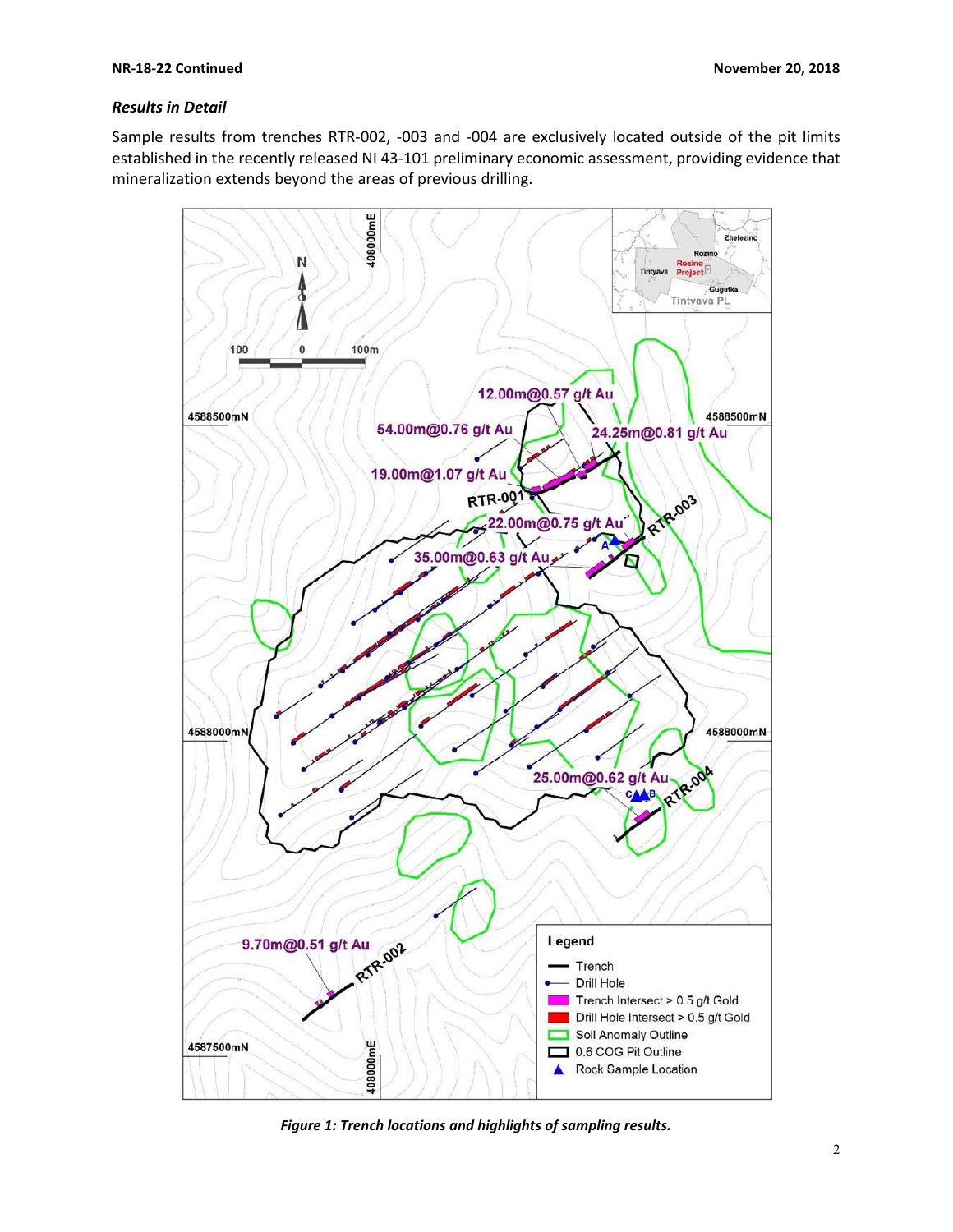

*Plate 1: Sub-cropping and float rock samples collected east of existing resource mineralization at Rozino. A. Low Sulphidation Epithermal (LSE) breccia in float adjacent to RTR-003. B. & C. Hydrothermal breccia in sub-crop adjacent to RTR-004*

The presence of subcrop and float adjacent to new trenches at Rozino are coincident with untested gold in soil anomalies and significant trench intercepts. The style of mineralization and presence of silicified breccias in subcrop and float is in accord with the Rozino deposit and demonstrates that mineralization extends outside of the existing mineral resource.

# *Quality Assurance / Quality Control*

The work program at Rozino was designed and is supervised by Stuart A. Mills, CGeol, the Company's Vice-President Exploration, who is responsible for all aspects of the work, including the quality control/quality assurance program. On-site personnel at the project rigorously collect and track samples which are then security sealed and shipped to ALS Global laboratory in Romania. Samples used for the results described herein are prepared and analyzed by fire assay using a 30-gram charge in compliance with industry standards. Field duplicate samples, blanks and independent controlled reference material (standards) are added to every batch of trench samples.

#### *Qualified Person*

The technical content of this release has been approved for disclosure by Stuart A. Mills, BSc, MSc, CGeol, a Qualified Person as defined by National Instrument 43-101 and the Company's Vice President Exploration. Mr. Mills is not independent of the Company.

#### *About Velocity Minerals Ltd.*

Velocity is a gold exploration and development company focused on eastern Europe. The Company's management and board includes mining industry professionals with combined experience spanning Europe, Asia, and the Americas as employees of major mining companies as well as founders and senior executives of junior to mid-tier public companies. The team's experience includes all aspects of mineral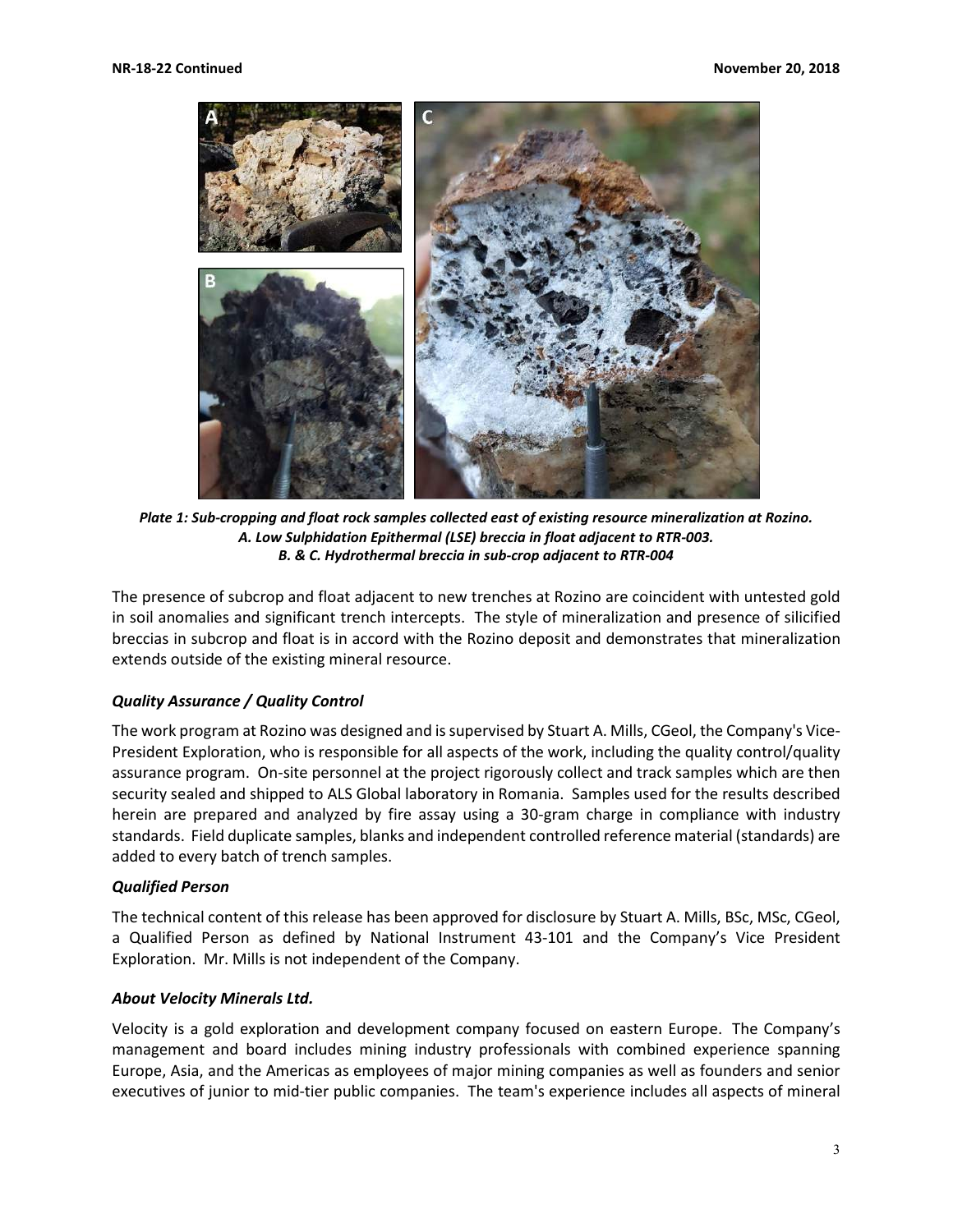#### **NR-18-22 Continued November 20, 2018**

exploration, resource definition, feasibility, finance, mine construction and mine operation as well as a track record in managing publicly listed companies.

## *About Rozino*

Velocity began exploring and drilling at Rozino in August 2017 and published a maiden Inferred Mineral Resource estimate in March 2018. The Company completed additional drilling in 2018 and published results of an updated mineral resource estimate and Preliminary Economic Assessment in September 2018. The PEA provides a base case assessment of developing Rozino by open pit mining, on-site crushing, milling and simple flotation to produce a 30 g/t gold concentrate. The concentrate would then be trucked 85km on existing roads to the currently operating CIL plant where saleable gold doré would be produced. Mineralization remains open for expansion. Having delivered the PEA, the Company has exercised its option for a 70% interest in the project and will move forward in joint venture with its Bulgarian partner, with Gorubso-Kardzhali AD.

## *About Bulgaria*

Bulgaria is a member of NATO (2004) and a member of the European Union (2007). The local currency (BGN) has been tied to the Euro since 1999 (1.956 BGN/EUR). The country is served by modern European infrastructure including an extensive network of paved roads. Bulgaria boasts an exceptionally low corporate tax rate of only 10%. The country's education system is excellent with good availability of experienced mining professionals in a favourable cost environment. Foreign mining companies are successfully operating in Bulgaria. The country's mining law was established in 1999 and updated in 2011. Mining royalties are low and compare favourably with more established mining countries.

On Behalf of the Board of Directors "Keith Henderson" President & CEO

For further information, please contact:

Keith Henderson Phone: +1-604-484-1233 E-mail: [info@velocityminerals.com](mailto:info@velocityminerals.com) Web: [www.velocityminerals.com](http://www.velocityminerals.com/)

Neither the TSX Venture Exchange nor its Regulation Services Provider (as that term is defined in policies of the TSX Venture Exchange) accepts responsibility for the adequacy or accuracy of this release.

CAUTIONARY STATEMENT REGARDING FORWARD-LOOKING INFORMATION:

This news release includes certain "forward-looking statements" under applicable Canadian securities legislation. Forward-looking statements include, but are not limited to, statements with respect to: future exploration and testing carried out on the Tintyava property; use of funds; and the future business and operations of Velocity. Often, but not always, forward looking statements can be identified by words such as "pro forma", "plans", "expects", "may", "should", "budget", "scheduled", "estimates", "forecasts", "intends", "anticipates", "believes", "potential" or variations of such words including negative variations thereof, and phrases that refer to certain actions, events or results that may, could, would, might or will occur or be taken or achieved. Forward looking information involves known and unknown risks, uncertainties and other factors which may cause the actual results, performance or achievements of the Company to differ materially from any future results, performance or achievements expressed or implied by the forward-looking information. Such risks and other factors include, among others, operating and